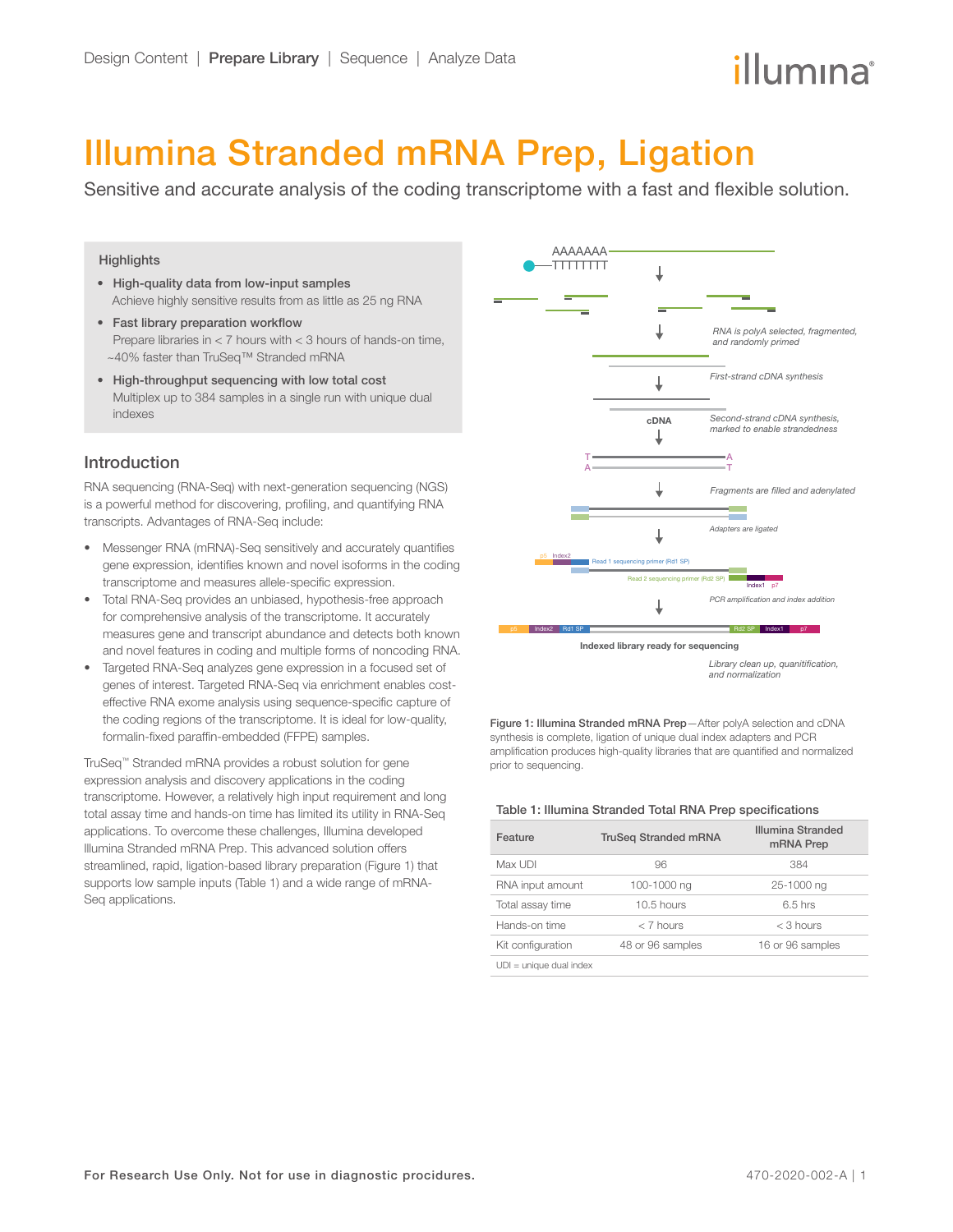## High-quality data

#### Gene expression

Illumina Stranded mRNA Prep produces sequencing libraries from lowinput amounts that result in high-quality metrics for gene expression analysis (Table 2, Figure 2). Together, these results indicate the exceptional performance of Illumina Stranded mRNA Prep for gene expression applications. mRNA-Seq offers numerous advantages over non-NGS methods, including:

- Hypothesis-free experimental design, requiring no previous knowledge of the transcriptome
- Higher discovery power to detect known and novel transcripts
- Higher throughput capability to quantify hundreds to thousands of regions in each assay
- Broader dynamic range, providing more accurate measurement of gene expression
- More data per assay, providing full sequence and variant information

#### Table 2: Performance metrics for Illumina Stranded mRNA Prep

|                       | 100 ng total<br><b>RNA</b> input         |                                   | 25 ng total<br><b>RNA</b> input          |                                   |
|-----------------------|------------------------------------------|-----------------------------------|------------------------------------------|-----------------------------------|
|                       | <b>TruSea</b><br>Stranded<br><b>mRNA</b> | Illumina<br>Stranded<br>mRNA Prep | <b>TruSea</b><br>Stranded<br><b>mRNA</b> | Illumina<br>Stranded<br>mRNA Prep |
| % rRNA (28S/18S)      | 5.1                                      | 1.8                               | 5.3                                      | 1.5                               |
| % Strandedness        | 99.6                                     | 99.4                              | 99.6                                     | 99.4                              |
| Median CV of coverage | 0.49                                     | 0.46                              | 0.50                                     | 0.47                              |
| % Duplicates          | 5.4                                      | 3.7                               | 8.5                                      | 3.3                               |
| % Aligned             | 97.1                                     | 97.8                              | 96.8                                     | 97.8                              |
|                       |                                          |                                   |                                          |                                   |

Results are from RNA Seq Alignment App v 2.0.1 at 30 M reads. Duplicates are reported at 4M subsampled pass-filter pair-end reads.



Figure 2: Comparison of performance metrics-Illumina Stranded mRNA Prep was compared against TruSeq Stranded mRNA. Illumina Stranded mRNA Prep showed superior performance, particularly with an input of 25 ng UHR RNA. Libraries were subsampled to 30M reads and analyzed using the BaseSpace RNA-Seq Alignment App v2.0.1. Duplicates are reported at 4M subsampled pair-end reads passing filter (PF).

#### Gene discovery efficiency

To compare the performance of Illumina Stranded mRNA Prep to TruSeq Stranded mRNA for gene discovery applications, varying amounts of universal human reference (UHR) RNA were sequenced at 30M reads and the number of genes with 1× and 10× coverage was assessed. Results show that Illumina Stranded mRNA Prep enables greater gene detection, especially at low input amounts (Figure 3).



Figure 3: Greater gene discovery at low input-Illumina Stranded mRNA Prep enables greater gene detection with low RNA inputs, as compared to TruSeq Stranded mRNA. The number of genes detected is reported at 30M subsampled paired-end reads PF. More genes detected at 1x coverage, as is the case with Illumina Stranded mRNA Prep, is an indicator of greater sensitivity.

#### Exceptional data concordance

Illumina Stranded mRNA Prep produces quality data with high concordance between technical replicates (Figure 4A) and varying amounts of input UHR RNA (Figure 4B). These results demonstrate that Illumina Stranded mRNA Prep is an ideal solution for precious samples with limited starting material. Also, Illumina Stranded mRNA Prep shows high data concordance with TruSeq Stranded mRNA, both with equivalent inputs (Figure 5A) and with reduced input (Figure 5B).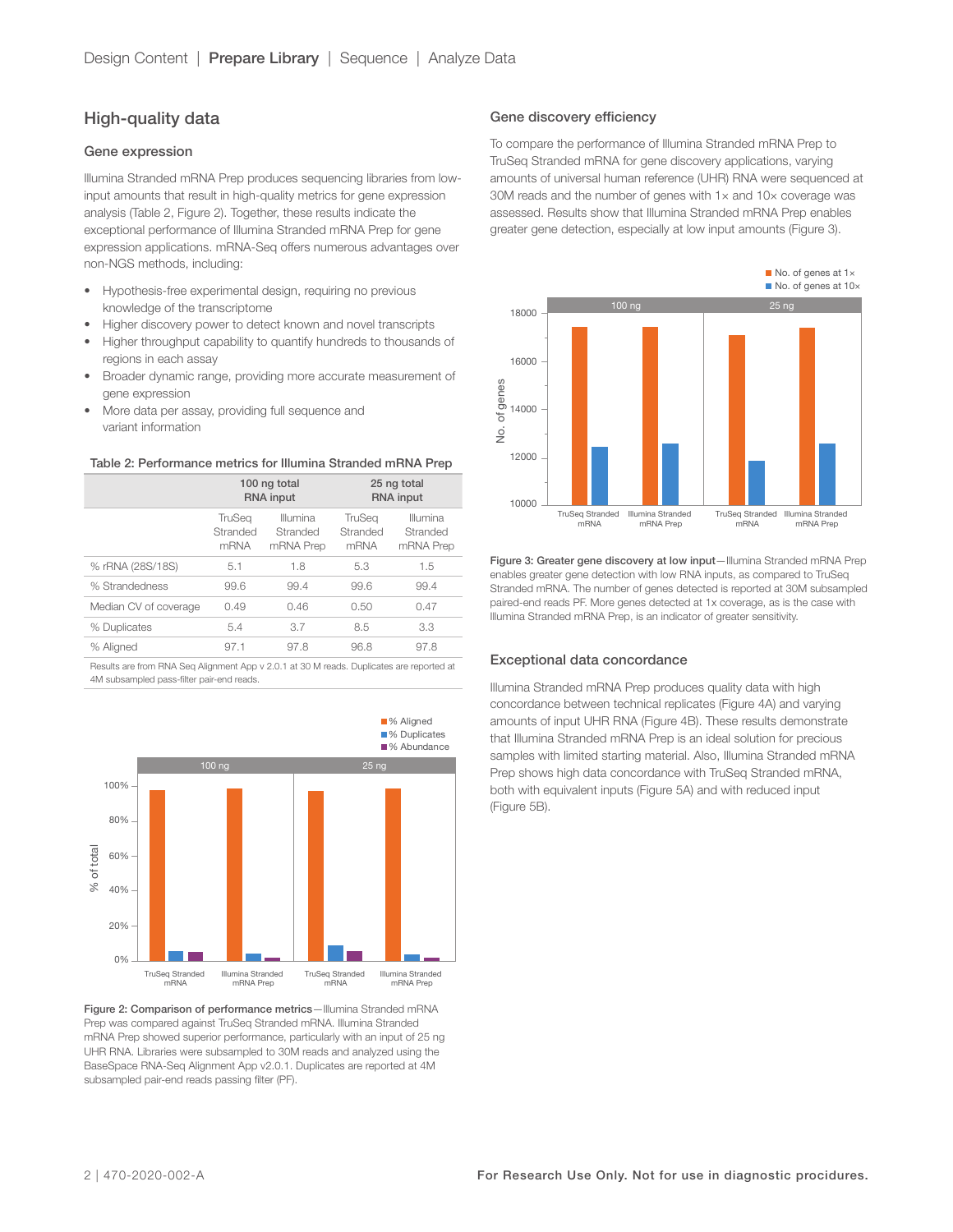

Figure 4: High data concordance—Illumina Stranded mRNA Prep achieves high data concordance between (A) technical replicates of 25 ng UHR RNA and (B) between input amounts of 25 ng and 100 ng UHR RNA. Libraries were sequenced at 2 × 74 bp, subsampled to 30M reads. Data analysis was performed using the BaseSpace RNA-Seq Alignment App v2.0.1.

## Streamlined library preparation workflow

Illumina Stranded mRNA Prep uses a fast and flexible workflow for ligation-based preparation of RNA libraries (Figure 1). Innovations to the workflow, including shorter incubation times and reduced sample cleanup steps, result in a total assay time that is ~40% faster than TruSeq Stranded mRNA (Figure 6).



Figure 5: High concordance with legacy kit-Illumina Stranded mRNA Prep produces highly concordant data with TruSeq Stranded mRNA at (A) equivalent inputs of 100 ng UHR RNA and (B) with reduced input of 25 ng vs 100 ng UHR RNA.



Figure 6: Illumina Stranded mRNA Prep workflow-Illumina Stranded mRNA Prep delivers a fast workflow with reduced hands-on time. Times may vary depending on equipment used, number of samples processed, automation procedures, or user experience.